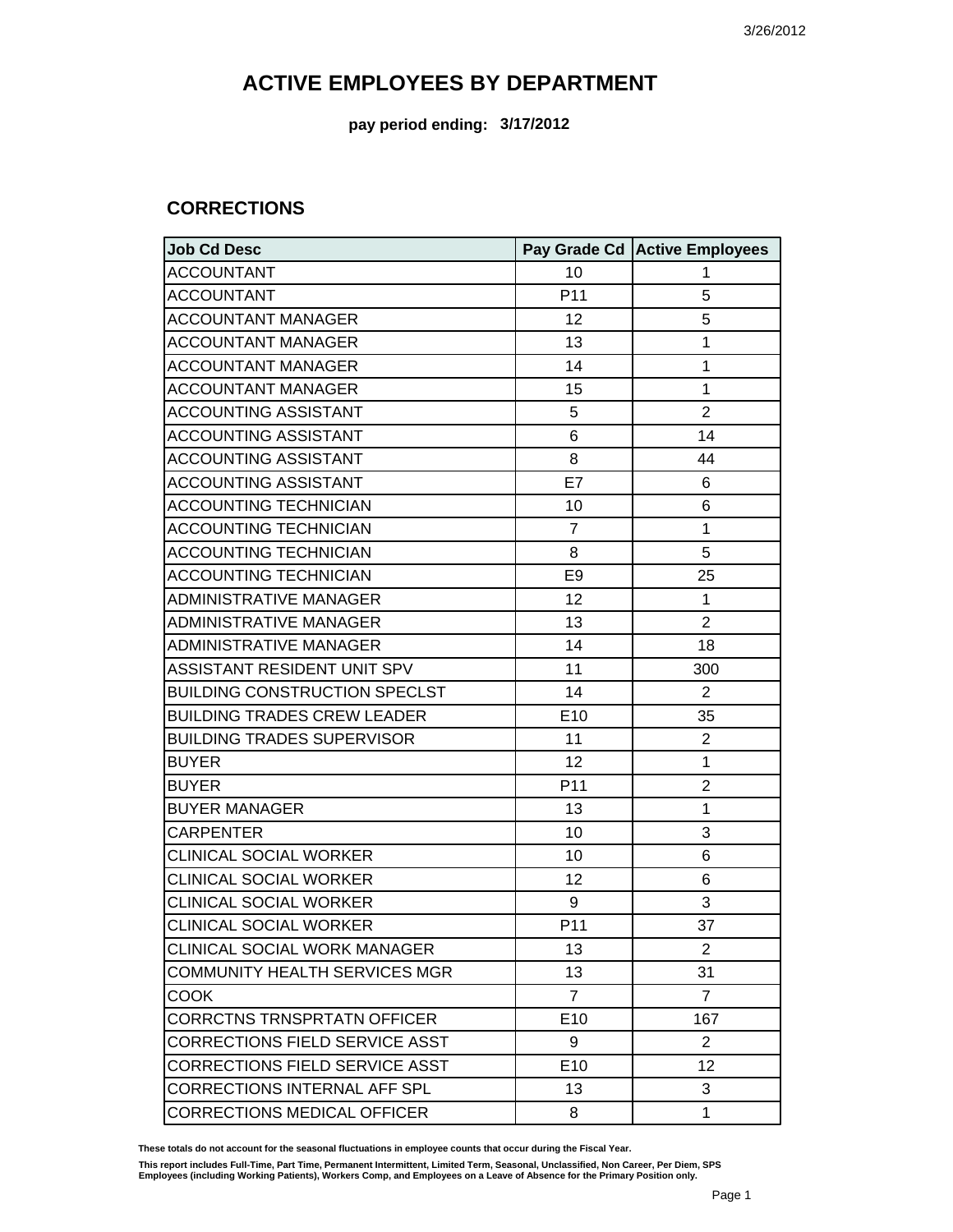#### **pay period ending: 3/17/2012**

### **CORRECTIONS**

| <b>Job Cd Desc</b>             |                 | Pay Grade Cd   Active Employees |
|--------------------------------|-----------------|---------------------------------|
| CORRECTIONS MEDICAL OFFICER    | E <sub>9</sub>  | 150                             |
| CORRECTIONS MEDICAL UNIT OFR   | E10             | 66                              |
| <b>CORRECTIONS OFFICER</b>     | 8               | 14                              |
| <b>CORRECTIONS OFFICER</b>     | E <sub>9</sub>  | 4,104                           |
| CORRECTIONS PROGRAM CDR        | 10              | $\overline{7}$                  |
| CORRECTIONS PROGRAM CDR        | 12              | 95                              |
| <b>CORRECTIONS PROGRAM CDR</b> | 9               | 10                              |
| CORRECTIONS PROGRAM CDR        | P11             | 23                              |
| CORRECTIONS PROGRAM MGR-FZN    | 13              | 5                               |
| CORRECTIONS RESIDENT REP       | E10             | 56                              |
| CORRECTIONS SECURITY ISP       | 13              | 38                              |
| CORRECTIONS SECURITY REP       | E <sub>10</sub> | 20                              |
| CORRECTIONS SHIFT SUPERVISOR   | 11              | 437                             |
| CORRECTIONS SHIFT SUPERVISOR   | 12              | 182                             |
| CORRECTIONS SHIFT SUPERVISOR   | 13              | 86                              |
| CORR INTRNL AFFRS OFFICER      | 13              | 1                               |
| DATA CODING OPERATOR           | E7              | 1                               |
| <b>DENTAL AIDE</b>             | 6               | 1                               |
| <b>DENTAL AIDE</b>             | E <sub>8</sub>  | 44                              |
| <b>DENTAL HYGIENIST</b>        | E11             | 31                              |
| DENTAL LABORATORY TECHNICIAN   | 12              | 1                               |
| <b>DENTIST</b>                 | 16              | 38                              |
| <b>DENTIST FEES</b>            | A               | 12                              |
| <b>DENTIST MANAGER</b>         | 17              | 1                               |
| DEPARTMENTAL ANALYST           | 10              | 9                               |
| DEPARTMENTAL ANALYST           | 12              | 33                              |
| DEPARTMENTAL ANALYST           | 9               | 15                              |
| DEPARTMENTAL ANALYST           | P11             | 28                              |
| <b>DEPARTMENTAL MANAGER</b>    | 12              | 3                               |
| DEPARTMENTAL MANAGER           | 13              | 4                               |
| DEPARTMENTAL MANAGER           | 14              | 10                              |
| DEPARTMENTAL MANAGER           | 15              | 1                               |
| DEPARTMENTAL SPECIALIST        | 13              | 54                              |
| DEPARTMENTAL SPECIALIST        | 14              | 10                              |
| DEPARTMENTAL SPECIALIST        | 15              | 1                               |
| DEPARTMENTAL SUPERVISOR        | 10              | 1                               |
| DEPARTMENTAL SUPERVISOR        | 11              | 4                               |
| DEPARTMENTAL SUPERVISOR        | 12              | 29                              |
| DEPARTMENTAL TECHNICIAN        | 10              | 11                              |

**These totals do not account for the seasonal fluctuations in employee counts that occur during the Fiscal Year.**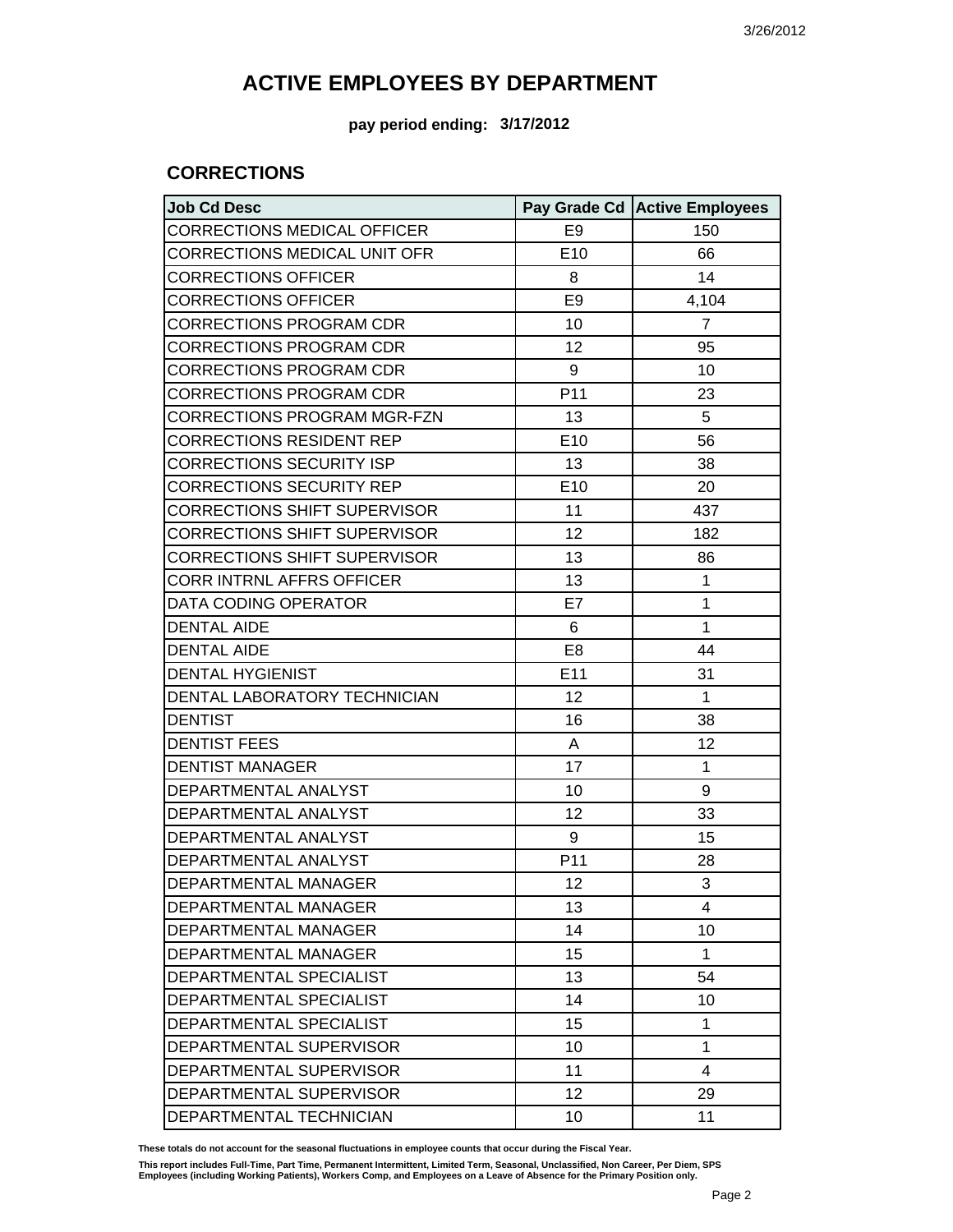**pay period ending: 3/17/2012**

### **CORRECTIONS**

| <b>Job Cd Desc</b>              |                | Pay Grade Cd Active Employees |
|---------------------------------|----------------|-------------------------------|
| DEPARTMENTAL TECHNICIAN         | 7              | 8                             |
| DEPARTMENTAL TECHNICIAN         | 8              | 19                            |
| DEPARTMENTAL TECHNICIAN         | 9              | $\mathbf{1}$                  |
| DEPARTMENTAL TECHNICIAN         | E <sub>9</sub> | 129                           |
| DEVELOPMENTAL DISABILITIES PRG  | P11            | 4                             |
| DIETITIAN/NUTRITIONIST          | 10             | 1                             |
| DIETITIAN/NUTRITIONIST          | 12             | 1                             |
| DIETITIAN/NUTRITIONIST          | P11            | 6                             |
| <b>DIVISION ADMINISTRATOR</b>   | 17             | 9                             |
| <b>DOMESTIC SERVICES AIDE</b>   | 5              | 1                             |
| DOMESTIC SERVICES AIDE          | E <sub>6</sub> | 3                             |
| <b>DRAFTING TECHNICIAN</b>      | E10            | $\mathbf{1}$                  |
| <b>ELECTRICIAN LICENSED</b>     | 10             | 28                            |
| ELECTRICIAN-MASTER LICENSED     | 11             | 15                            |
| <b>ENGINEERING SPECIALIST</b>   | 13             | $\mathbf{1}$                  |
| ENVIRONMENTAL ENGINEERING SPL   | 13             | 1                             |
| ENVIRONMENTAL SANITARIAN SPL    | 13             | $\mathbf{1}$                  |
| <b>EQUIPMENT OPERATOR</b>       | 9              | 25                            |
| <b>EQUIPMENT OPERATOR</b>       | E <sub>8</sub> | $\mathbf{1}$                  |
| <b>EQUIPMENT TECHNICIAN</b>     | 11             | 9                             |
| <b>EQUIPMENT TECHNICIAN</b>     | E10            | $\mathbf{1}$                  |
| <b>EXECUTIVE SECRETARY</b>      | 11             | 3                             |
| <b>EXECUTIVE SECRETARY</b>      | E10            | 34                            |
| <b>FINANCIAL ANALYST</b>        | 12             | 3                             |
| <b>FINANCIAL ANALYST</b>        | P11            | $\overline{2}$                |
| <b>FINANCIAL MANAGER</b>        | 12             | 1                             |
| <b>FINANCIAL MANAGER</b>        | 15             | 1                             |
| <b>FINANCIAL SPECIALIST</b>     | 13             | 4                             |
| <b>FINGERPRINT TECHNICIAN</b>   | $\overline{7}$ | $\overline{2}$                |
| FIRE SAFETY INSPECTOR           | 11             | 7                             |
| <b>FIRE SAFETY INSPECTOR</b>    | E10            | 1                             |
| <b>FIRE SAFETY SUPERVISOR</b>   | 12             | $\overline{2}$                |
| FOOD SERVICES LEADER PRISONER   | E <sub>9</sub> | 311                           |
| <b>FOOD SERVICES SUPERVISOR</b> | 10             | 3                             |
| <b>FOOD SERVICES SUPERVISOR</b> | 11             | 10                            |
| <b>FOOD SERVICES SUPERVISOR</b> | 12             | 23                            |
| <b>GENERAL OFFICE ASSISTANT</b> | 10             | $\mathbf{1}$                  |
| <b>GENERAL OFFICE ASSISTANT</b> | 5              | 6                             |
| <b>GENERAL OFFICE ASSISTANT</b> | 6              | $\overline{4}$                |

**These totals do not account for the seasonal fluctuations in employee counts that occur during the Fiscal Year.**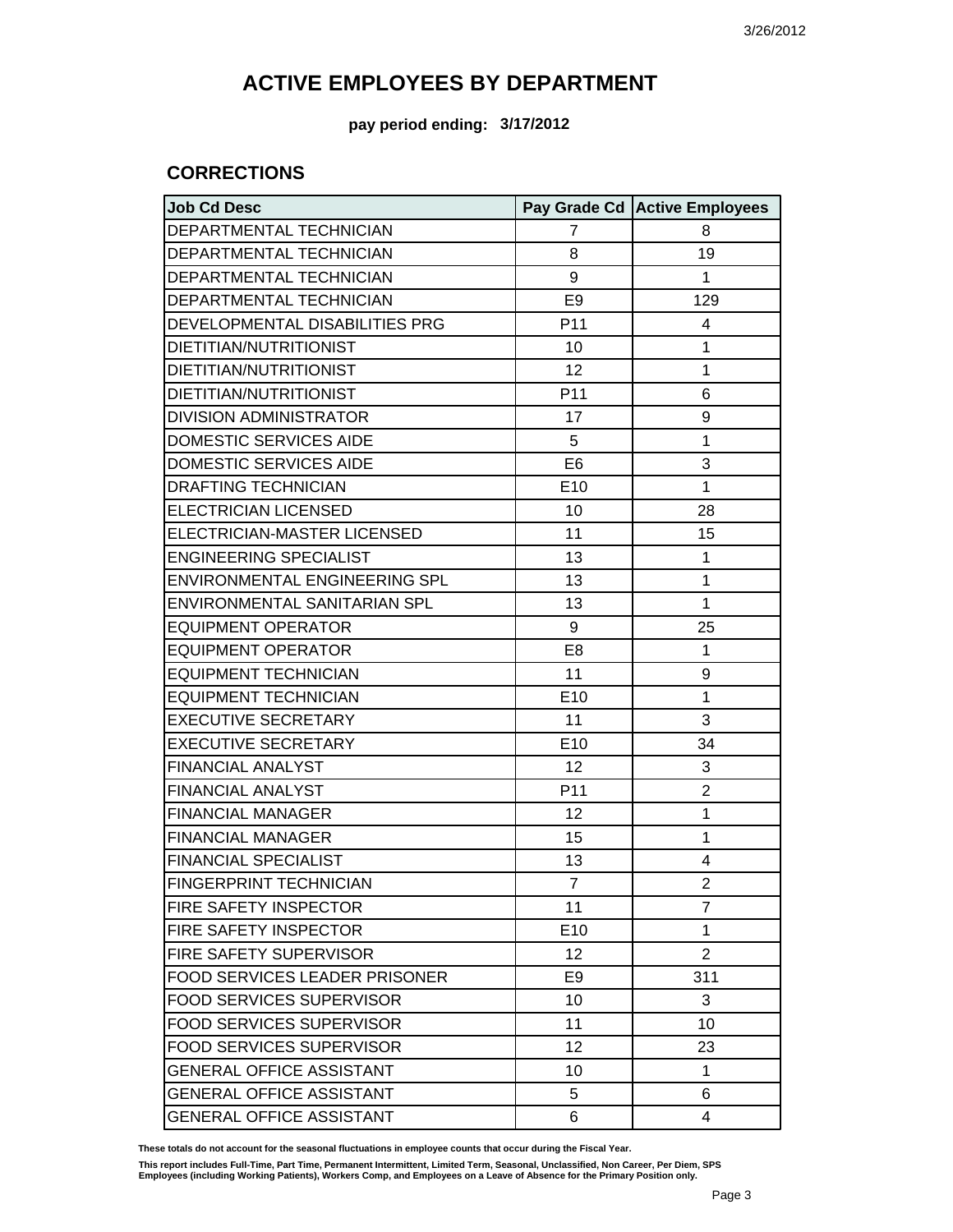**pay period ending: 3/17/2012**

### **CORRECTIONS**

| <b>Job Cd Desc</b>                    |                 | Pay Grade Cd Active Employees |
|---------------------------------------|-----------------|-------------------------------|
| <b>GENERAL OFFICE ASSISTANT</b>       | 8               | 10                            |
| <b>GENERAL OFFICE ASSISTANT</b>       | E7              | 99                            |
| <b>GROUNDSKEEPER</b>                  | E <sub>8</sub>  | 4                             |
| <b>HUMAN RESOURCES DEVELOPER</b>      | 10              | $\overline{2}$                |
| HUMAN RESOURCES DEVELOPER             | 12              | 29                            |
| <b>HUMAN RESOURCES DEVELOPER</b>      | 9               | 4                             |
| HUMAN RESOURCES DEVELOP SPLST         | 13              | 8                             |
| <b>HUMAN RESOURCES MANAGER</b>        | 14              | 1                             |
| HUMAN RESOURCES SPECIALIST            | 13              | 4                             |
| <b>INDUSTRIES PRODUCTION LEADER</b>   | 8               | 1                             |
| INDUSTRIES PRODUCTION LEADER          | E <sub>10</sub> | 50                            |
| <b>INDUSTRIES SUPERVISOR</b>          | 12              | 9                             |
| <b>INDUSTRIES SUPERVISOR</b>          | 13              | 8                             |
| <b>INDUSTRIES SUPERVISOR</b>          | 14              | 5                             |
| <b>INFO TECH PRGRMR/ANALYST</b>       | P <sub>11</sub> | 1                             |
| <b>INSTITUTION CHAPLAIN</b>           | 12              | 26                            |
| <b>INSTITUTION CHAPLAIN</b>           | 9               | 1                             |
| <b>INSTITUTION CHAPLAIN</b>           | P <sub>11</sub> | 3                             |
| <b>JANITOR</b>                        | 6               | 3                             |
| LABORATORY ASSISTANT                  | E8              | $\overline{2}$                |
| ILABORATORY GLASSWARE WORKER          | E <sub>5</sub>  | 1                             |
| LABORATORY TECHNICIAN                 | E <sub>10</sub> | 1                             |
| <b>LIBRARIAN</b>                      | 10              | 1                             |
| ILIBRARIAN                            | 12              | 18                            |
| <b>LIBRARIAN</b>                      | 9               | 3                             |
| <b>ILIBRARIAN</b>                     | P <sub>11</sub> | 1                             |
| LIBRARIAN MANAGER                     | 12              | $\overline{2}$                |
| LIBRARY ASSISTANT                     | 5               | 3                             |
| <b>LIBRARY ASSISTANT</b>              | 6               | 1                             |
| <b>LIBRARY ASSISTANT</b>              | 8               | 1                             |
| <b>LIBRARY ASSISTANT</b>              | E7              | $\overline{2}$                |
| LIBRARY TECHNICIAN                    | 11              | $\overline{7}$                |
| <b>LIBRARY TECHNICIAN</b>             | E <sub>10</sub> | 12                            |
| <b>LOCKSMITH</b>                      | 10              | 1                             |
| <b>MAINTENANCE MECHANIC</b>           | 10              | 185                           |
| <b>MAINTENANCE MECHANIC</b>           | 8               | 6                             |
| <b>MAINTENANCE MECHANIC</b>           | E <sub>9</sub>  | 3                             |
| <b>MAINTENANCE MECHANIC SUPERVISO</b> | 11              | $\overline{2}$                |
| <b>MEDICAL RECORD EXAMINER</b>        | E10             | 29                            |

**These totals do not account for the seasonal fluctuations in employee counts that occur during the Fiscal Year.**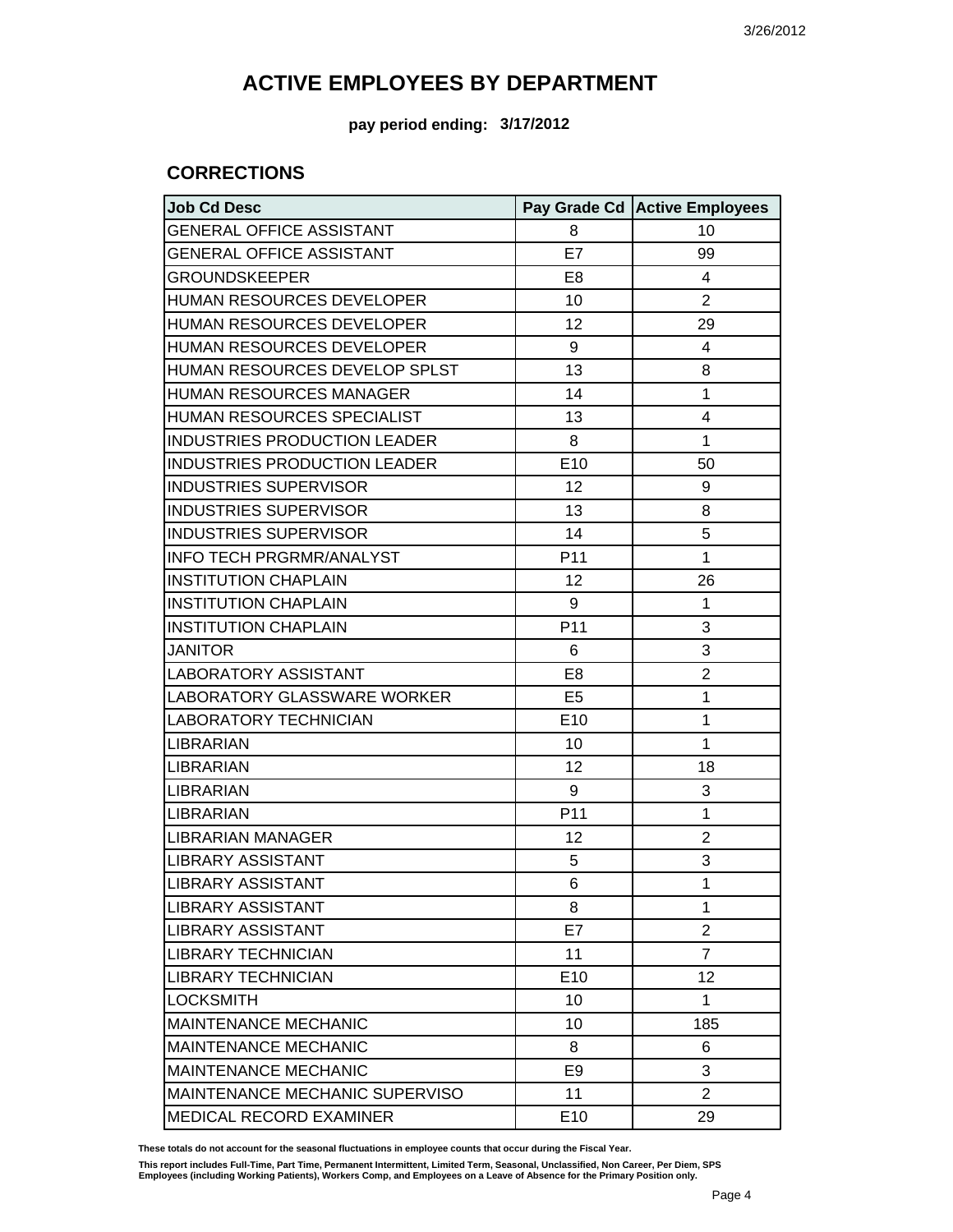**pay period ending: 3/17/2012**

### **CORRECTIONS**

| <b>Job Cd Desc</b>              |                 | Pay Grade Cd   Active Employees |
|---------------------------------|-----------------|---------------------------------|
| MEDICAL RECORD EXAMINER SPV     | 11              | $\overline{7}$                  |
| MEDICAL RECORD EXAMINER SPV     | 12              | $\overline{2}$                  |
| MEDICAL RECORD EXAMINER SPV     | 13              | $\overline{2}$                  |
| <b>MEDICAL SERVICES</b>         | A               | 1                               |
| MEDICAL TECHNICIAN SUPERVISOR   | 12              | 1                               |
| MENTAL HEALTH SOCIAL WORKER     | P11             | 1                               |
| <b>MUSIC THERAPIST</b>          | P <sub>11</sub> | $\overline{2}$                  |
| <b>OCCUPATIONAL THERAPIST</b>   | P11             | 3                               |
| OFFICE DIRECTOR                 | 17              | 5                               |
| OFFICE SUPERVISOR               | 10              | 4                               |
| OFFICE SUPERVISOR               | 9               | 3                               |
| <b>PAINTER</b>                  | 10              | 1                               |
| PAROLE/PROBATION MANAGER        | 13              | 147                             |
| PAROLE/PROBATION MANAGER        | 14              | 4                               |
| PAROLE/PROBATION MANAGER        | 15              | 15                              |
| PAROLEPROBATION OFFICER         | 10              | 98                              |
| PAROLEPROBATION OFFICER         | 12              | 13                              |
| PAROLEPROBATION OFFICER         | 13              | 1                               |
| PAROLEPROBATION OFFICER         | 9               | 58                              |
| PAROLEPROBATION OFFICER         | P11             | 1,157                           |
| PAROLE/PROBATION SPECIALIST     | 13              | 4                               |
| PAROLE/PROBATION SPECIALIST     | 14              | $\overline{2}$                  |
| PAROLE/PROBATION SPECIALIST     | 15              | 4                               |
| <b>PHARMACIST</b>               | P11             | $\overline{2}$                  |
| PHARMACY ASSISTANT              | E8              | 39                              |
| PHYSICAL PLANT SUPERVISOR       | 12              | 18                              |
| PHYSICAL PLANT SUPERVISOR       | 13              | 12                              |
| <b>PHYSICIAN</b>                | 18              | 1                               |
| PHYSICIAN MANAGER               | 21              | $\overline{2}$                  |
| <b>PLUMBER</b>                  | 10              | 19                              |
| <b>PLUMBER</b>                  | 11              | 14                              |
| POLICY ADMINISTRATOR-FZN        | 17              | 1                               |
| POWER PLANT OPERATOR            | 10              | 17                              |
| POWER PLANT OPERATOR            | E9              | 8                               |
| POWER PLANT SUPERVISOR          | 11              | 1                               |
| <b>PRACTICAL NURSE LICENSED</b> | E9              | 124                             |
| PROCUREMENT TECHNICIAN          | 10              | 8                               |
| PROCUREMENT TECHNICIAN          | 8               | 3                               |
| PROCUREMENT TECHNICIAN          | E <sub>9</sub>  | 3                               |

**These totals do not account for the seasonal fluctuations in employee counts that occur during the Fiscal Year.**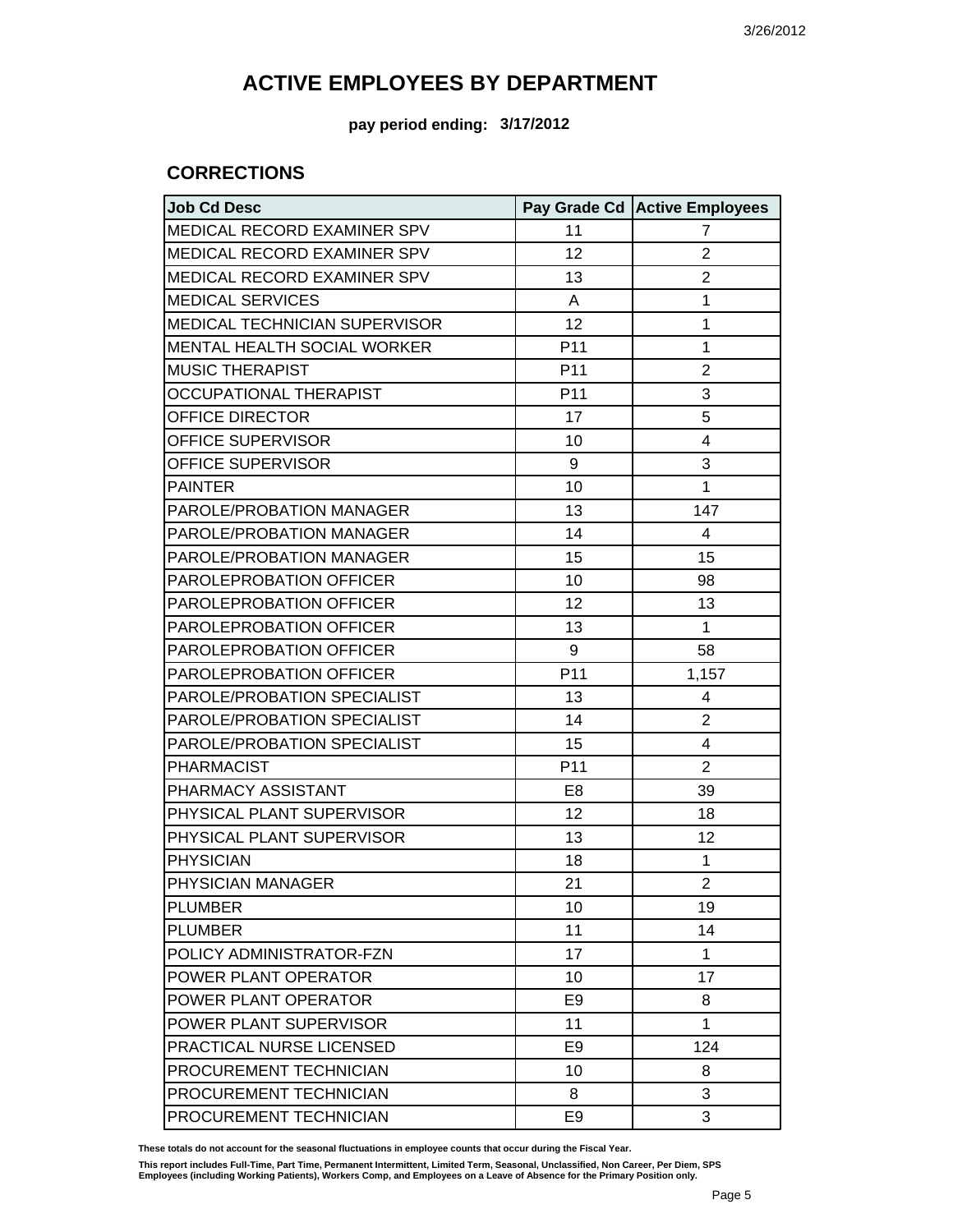**pay period ending: 3/17/2012**

### **CORRECTIONS**

| <b>Job Cd Desc</b>             |                 | Pay Grade Cd Active Employees |
|--------------------------------|-----------------|-------------------------------|
| PROMOTIONAL AGENT              | 12              | 1                             |
| PROMOTIONAL AGENT              | P <sub>11</sub> | 3                             |
| <b>PSYCHIATRIST</b>            | 18              | 10                            |
| PSYCHIATRIST MANAGER           | 19              | 1                             |
| <b>PSYCHOLOGIST</b>            | 10              | 6                             |
| <b>PSYCHOLOGIST</b>            | 12              | 10                            |
| <b>PSYCHOLOGIST</b>            | P11             | 89                            |
| RADIO COMMUNICATION TECHNCN    | 11              | 1                             |
| RECREATIONAL THERAPIST         | 12              | 1                             |
| RECREATIONAL THERAPIST         | P11             | 14                            |
| REFRIGERATION MECHANIC         | 10              | $\overline{2}$                |
| REFRIGERATION MECHANIC-LICENSD | 11              | 8                             |
| <b>REGISTERED NURSE</b>        | 12              | 352                           |
| <b>REGISTERED NURSE</b>        | 13              | $\overline{7}$                |
| REGISTERED NURSE               | $\mathsf{N}$    | 15                            |
| <b>REGISTERED NURSE</b>        | P11             | 10                            |
| REGISTERED NURSE DIRECTOR      | 17              | 3                             |
| REGISTERED NURSE MANAGER       | 13              | 54                            |
| REGISTERED NURSE MANAGER       | 14              | $\mathbf{1}$                  |
| REGISTERED NURSE MANAGER       | 15              | 25                            |
| REGISTERED NURSE NON-CAREER    | $\mathsf{N}$    | $\mathbf{1}$                  |
| <b>REGULATION AGENT</b>        | 12              | $\overline{2}$                |
| <b>RESIDENT CARE AIDE</b>      | $\overline{7}$  | 10                            |
| RESIDENT CARE AIDE             | E <sub>8</sub>  | 51                            |
| <b>RESIDENT UNIT MANAGER</b>   | 13              | 62                            |
| <b>RESIDENT UNIT OFFICER</b>   | E10             | 2,398                         |
| RESPIRATORY THERAPY TECHNICIAN | E10             | 1                             |
| RIGHTS SPECIALIST              | 13              | 1                             |
| <b>SCHOOL PRINCIPAL</b>        | 13              | 17                            |
| <b>SCHOOL PSYCHOLOGIST</b>     | P <sub>11</sub> | 2                             |
| <b>SCHOOL TEACHER</b>          | <b>11A</b>      | 39                            |
| <b>SCHOOL TEACHER</b>          | 11B             | 51                            |
| <b>SCHOOL TEACHER</b>          | <b>11C</b>      | $\overline{7}$                |
| SECRETARIAL SUPERVISOR         | 10              | 5                             |
| SECRETARIAL SUPERVISOR         | 11              | 1                             |
| <b>SECRETARY</b>               | $\overline{7}$  | $\overline{2}$                |
| <b>SECRETARY</b>               | 9               | 97                            |
| <b>SECRETARY</b>               | E <sub>8</sub>  | 155                           |
| SENIOR EXEC MGT ASST           | 11              | 6                             |

**These totals do not account for the seasonal fluctuations in employee counts that occur during the Fiscal Year.**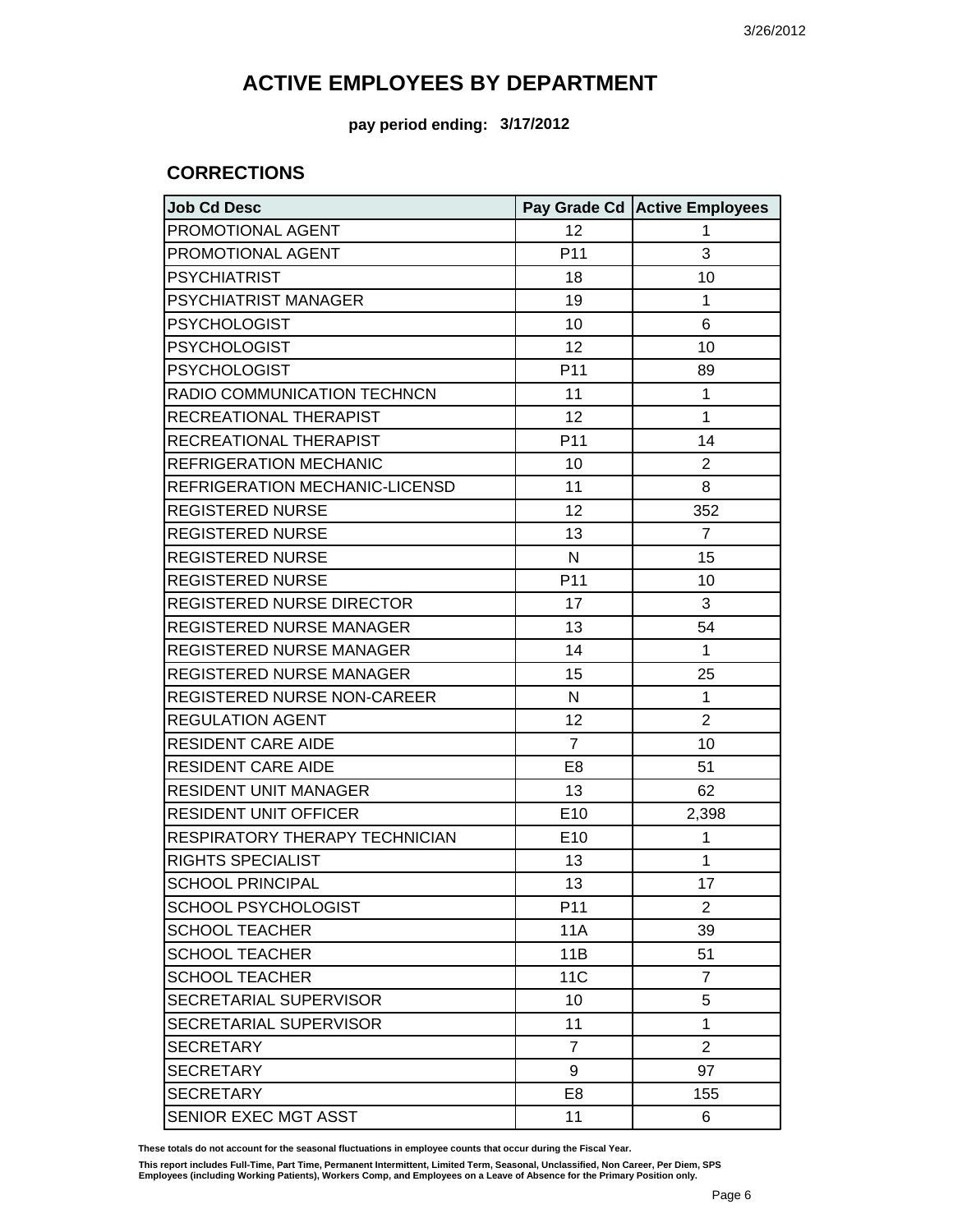**pay period ending: 3/17/2012**

### **CORRECTIONS**

| <b>Job Cd Desc</b>                  |                 | Pay Grade Cd Active Employees |
|-------------------------------------|-----------------|-------------------------------|
| SENIOR EXEC MGT ASST                | 13              | 3                             |
| SENIOR EXEC MGT ASST                | 15              | 1                             |
| SENIOR EXECUTIVE PHY ADM            | 19              | 1                             |
| SENIOR EXECUTIVE SERVICE            | 18              | $\overline{7}$                |
| SENIOR EXECUTIVE SERVICE            | 19              | $\mathbf{1}$                  |
| SENIOR EXECUTIVE WARDEN             | 17              | 25                            |
| SPECIAL ALTERNATIVE INCARC OFR      | 9               | 24                            |
| SPECIAL ALTERNATIVE INCARC OFR      | E10             | 57                            |
| <b>SPECIAL APPOINTEE</b>            | A               | 16                            |
| SPECIAL EDUCATION CONSULTANT        | P <sub>13</sub> | $\mathbf{1}$                  |
| SPECIAL EDUCATION TEACHER           | <b>11A</b>      | $\overline{7}$                |
| SPECIAL EDUCATION TEACHER           | 11B             | 9                             |
| SPECIAL EDUCATION TEACHER           | <b>11C</b>      | $\overline{2}$                |
| STATE ADMINISTRATIVE MANAGER        | 15              | 38                            |
| STATE ADMINISTRATIVE MANAGER        | 16              | 5                             |
| STATE ASSISTANT ADMINISTRATOR       | 15              | 6                             |
| STATE BUREAU ADMINISTRATOR          | 18              | $\mathbf{1}$                  |
| <b>STATE DEPUTY WARDEN</b>          | 15              | 51                            |
| STATISTICIAN SPECIALIST             | 13              | $\mathbf{1}$                  |
| <b>STOREKEEPER</b>                  | 5               | $\overline{2}$                |
| <b>STOREKEEPER</b>                  | $\overline{7}$  | 163                           |
| <b>STOREKEEPER</b>                  | E <sub>6</sub>  | 4                             |
| STOREKEEPER SUPERVISOR              | 8               | $\overline{2}$                |
| STUDENT ASSISTANT                   | Α               | 41                            |
| <b>TEACHER AIDE</b>                 | 6               | $\mathbf{1}$                  |
| <b>TEACHER AIDE</b>                 | E <sub>8</sub>  | 3                             |
| <b>TEACHING SERVICES</b>            | A               | 1                             |
| <b>TRADES HELPER</b>                | E <sub>6</sub>  | $\overline{2}$                |
| <b>TRADES INSTRUCTOR</b>            | <b>11A</b>      | 25                            |
| <b>TRADES INSTRUCTOR</b>            | 11B             | 9                             |
| <b>TRADES INSTRUCTOR</b>            | <b>11C</b>      | 14                            |
| <b>TRADES INSTRUCTOR</b>            | 11D             | 9                             |
| <b>TRADES INSTRUCTOR</b>            | <b>11E</b>      | 5                             |
| <b>VOCATIONAL EDUCATION CNSLTNT</b> | P <sub>13</sub> | $\mathbf{1}$                  |
| <b>WAREHOUSE SUPERVISOR</b>         | 8               | $\overline{7}$                |
| <b>WAREHOUSE SUPERVISOR</b>         | 9               | 16                            |
| WASTEWATER TREATMENT PLANT OPR      | 10              | $\mathbf{1}$                  |
| WORD PROCESSING ASSISTANT           | 5               | 3                             |
| WORD PROCESSING ASSISTANT           | 6               | 4                             |

**These totals do not account for the seasonal fluctuations in employee counts that occur during the Fiscal Year.**